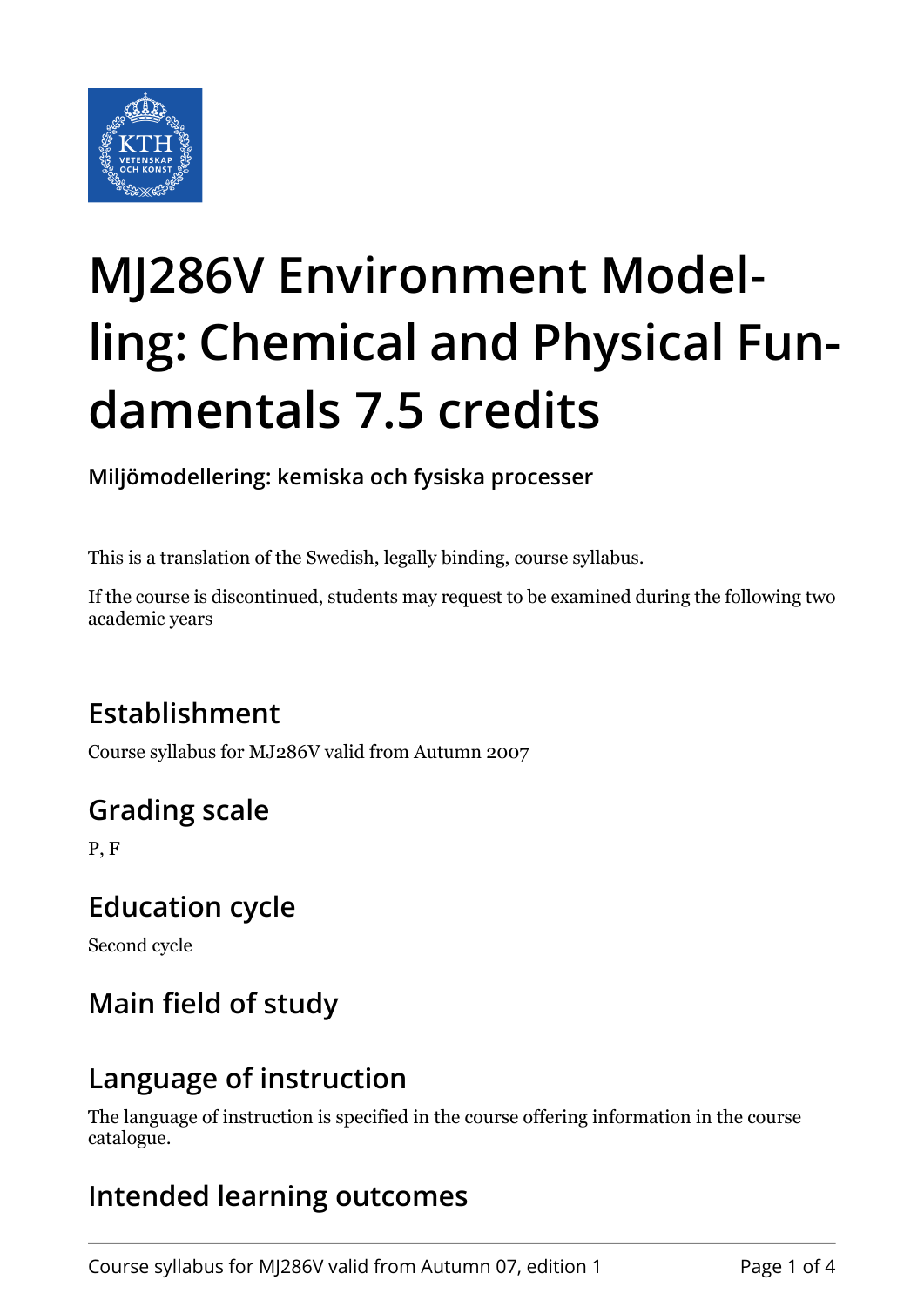The course intends to give the student introductory knowledge and a broad overview of the quantification of important physical and (bio) geochemical processes in natural systems. Special attention is given to processes relevant for current water quality problems and their modelling.After finishing the course, the student should be able to

- Describe the main aims and parts of water quality modelling;
- Describe the key concepts within Environmental Modelling, for example calibration, verification, validation, robustness, model error, oscillation, discretisations, and to distinguish between deterministic and stochastic models;
- Identify dominant processes and carry out sensitivity analyses;
- Mathematically formulate mass-balances for environmental modelling purposes and for simples system solve those analytically of numerically (using EXCEL or SIMILE or similar modelling tools) for steady-state and dynamic conditions (difference equations/differential equations);
- Explain the concepts of advection, diffusion, and dispersion; The student should also be able to formulate these transport processes mathematically and explain their effects on pollutant transport in various natural systems;
- Use dimensionless numbers to choose appropriate model (plug-flow, completely mixed, compartmentalised box model) and for simple cases formulate the model mathematically;
- Predict the key features of breakthrough curves for non-reactive and reactive substances and explain how these are affected by the dominant transport and chemical processes and their model parameterisation;
- Choose appropriate modelling concept for (biogeo)chemical reactions (kinetic, equilibrium, stoichiometric);
- Make and interpret chemical equilibrium diagram, using MEDUSA/HYDRA or corresponding modelling tools, for the assessment of environmental problems;
- Describe chemical equilibrium and predict its effects in natural and antropogenically affected water systems (acid-base equilibria, redox equilibria, complex formation equilibria, solubility, equilibria, Henry's law equilibria)
- Mathematically formulate (biogeo)chemical kinetics using empirical rate laws, Arrhenius' and Michael-Menten relations, and predict the time evolution of concentration of substances in environmental systems;
- Mathematically couple simple chemical reactions (e.g. sorption and first order decay) with physical transport phenomena;
- Use PHREEQC (or corresponding modelling tool) to solve simple reactive transport problems for ground or surface waters;
- Explain the key aspects of the biogeochemical cycles and be able to evaluate the cycles in terms of turn-over-times, steady-state and dynamics;
- Put up, use and interpret a mathematical model for material cycling in ecosystems
- Put up, use and interpret a mathematical model for the dynamical aspects of ecological systems, including logistic growth, carrying capacity, and oscillations;
- Use the course content to solve modelling problems within environmental chemistry;
- Understand written descriptions of environmental models and on a basic level evaluate such models.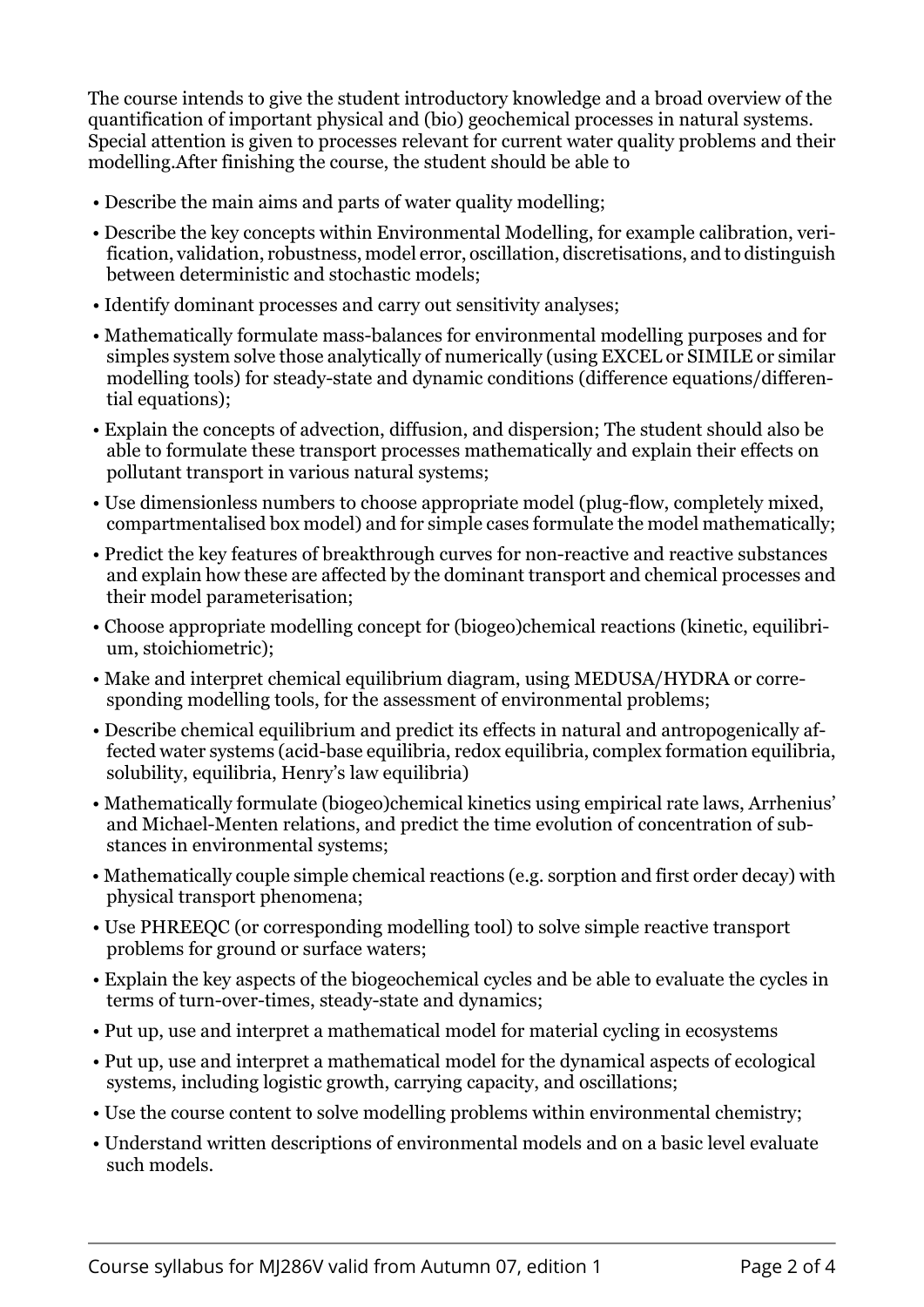#### **Course contents**

Preliminaries of environmental modelling and mathematical quantification. Basic definitions and principles of model development. General formulation of mass balance laws. Material transport. Geochemical equilibrium. Reaction kinetics and dynamic fundamentals of equilibrium reactions. Geochemical master variables. Geochemical intensity and capacity. Fate of inorganic and organic pollutants. Examples of modelling water quality changes, global and local element cycles, and ecosystem dynamics.

#### **Disposition**

The course is based on distance learning. Preferably you need to visit KTH minimum 1 time, but additional, voluntary meetings will be arranged.

The course is examined through homework assignments and application exercises, with an obligatory oral presentation. Interaction s with fellow students and the teacher is through an internet course platform.

The course language is English and the course runs at a speed of 20 hours of studies per week.

## **Specific prerequisites**

Completed upper secondary schooling within Natural Sciences including very good results in Mathematics, Physics and Chemistry (corresponding to Maths D, Physics B and Chemistry A for Swedish applicants) you must also state knowledge of English.

University studies in Environmental or Geosciences or Environmental Management are required.

#### **Course literature**

Preliminary J.L Schnoor Enironmental Modeling Course compendium

## **Equipment**

Computer with internet connection + MS Office + Netscape or Internet Explorer or equivalent. Other software to be used in the course will be available on the internet or via the course platform.

#### **Examination**

- INL1 Assignment, 1.0 credits, grading scale: P, F
- INL2 Assignment, 1.5 credits, grading scale: P, F
- INL3 Assignment, 1.5 credits, grading scale: P, F
- INL4 Assignment, 0.5 credits, grading scale: P, F